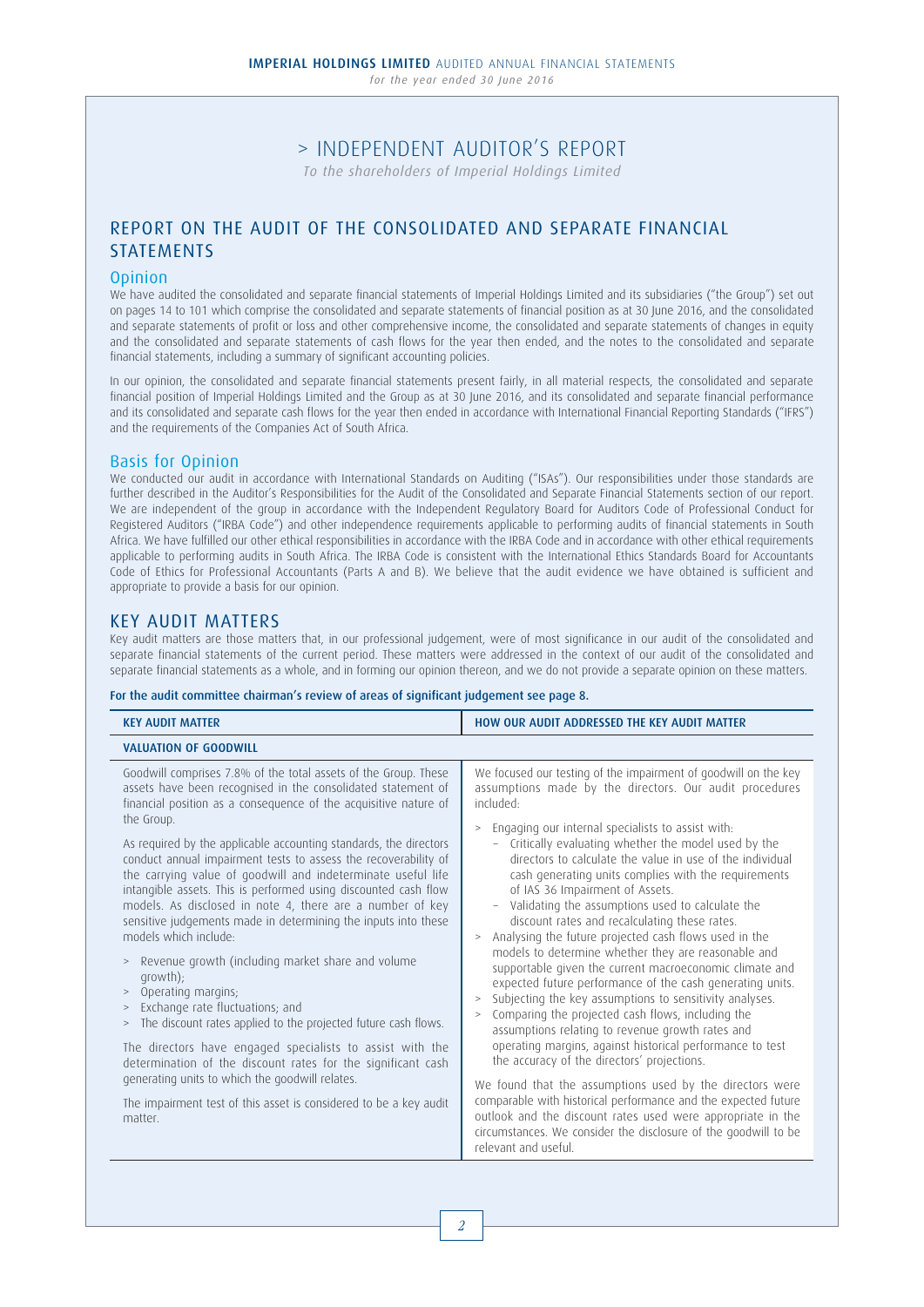| <b>KEY AUDIT MATTER</b>                                                                                                                                                                                                                                                                                                                                                                                                                                                                                                                                                                                                                                                                                                                                                                                                                                                                                                                                                                                                                     | HOW OUR AUDIT ADDRESSED THE KEY AUDIT MATTER                                                                                                                                                                                                                                                                                                                                                                                                                                                                                                                                                                                                                                                                                                                                                                                                                                                                                                                                                                                                                                               |
|---------------------------------------------------------------------------------------------------------------------------------------------------------------------------------------------------------------------------------------------------------------------------------------------------------------------------------------------------------------------------------------------------------------------------------------------------------------------------------------------------------------------------------------------------------------------------------------------------------------------------------------------------------------------------------------------------------------------------------------------------------------------------------------------------------------------------------------------------------------------------------------------------------------------------------------------------------------------------------------------------------------------------------------------|--------------------------------------------------------------------------------------------------------------------------------------------------------------------------------------------------------------------------------------------------------------------------------------------------------------------------------------------------------------------------------------------------------------------------------------------------------------------------------------------------------------------------------------------------------------------------------------------------------------------------------------------------------------------------------------------------------------------------------------------------------------------------------------------------------------------------------------------------------------------------------------------------------------------------------------------------------------------------------------------------------------------------------------------------------------------------------------------|
| <b>INCOME TAX AND DEFERRED TAX</b>                                                                                                                                                                                                                                                                                                                                                                                                                                                                                                                                                                                                                                                                                                                                                                                                                                                                                                                                                                                                          |                                                                                                                                                                                                                                                                                                                                                                                                                                                                                                                                                                                                                                                                                                                                                                                                                                                                                                                                                                                                                                                                                            |
| Income tax:<br>Due to the multiple tax jurisdictions within which the Group<br>operates and the ambiguity of certain tax laws, determining the<br>amounts which should be recognised for tax is subject to<br>judgement and is thus a key audit matter. The directors'<br>judgement includes consideration of regulations by various tax<br>authorities with respect to transfer pricing regulations and other<br>tax positions. Where there is uncertainty, the directors make<br>provision for tax based on the most probable outcome. The<br>directors' disclosures with regards to the uncertainties are<br>contained in note 1.28, whilst the income tax disclosures are<br>contained in note 31.<br>Deferred tax:<br>As disclosed in note 8, the Group has recognised deferred tax<br>assets in respect of certain entities to the extent that it is<br>probable that historical tax losses will be realised. This requires<br>the directors' judgement in estimating future taxable income<br>and is accordingly a key audit matter. | We involved our tax specialists to evaluate the recognition and<br>measurement of the current and deferred tax assets and<br>liabilities. This included:<br>> Analysing the current and deferred tax calculations for<br>compliance with the relevant tax legislation.<br>Evaluating the directors' assessment of the estimated<br>manner in which the timing differences, including the<br>recoverability of the deferred tax assets, would be realised<br>by comparing this to evidence obtained in respect of other<br>areas of the audit, including cash flow forecasts, business<br>plans, minutes of directors meetings and our knowledge of<br>the business.<br>Challenging the assumptions made by the directors for<br>$\, >$<br>uncertain current and deferred tax positions to assess<br>whether appropriate current and deferred tax provisions<br>have been recognised and are based on the most probable<br>outcome.<br>Based on the procedures performed and information available,<br>we found the tax balances recorded and the disclosures thereof<br>to be appropriate. |
| <b>MAINTENANCE AND WARRANTY CONTRACTS</b>                                                                                                                                                                                                                                                                                                                                                                                                                                                                                                                                                                                                                                                                                                                                                                                                                                                                                                                                                                                                   |                                                                                                                                                                                                                                                                                                                                                                                                                                                                                                                                                                                                                                                                                                                                                                                                                                                                                                                                                                                                                                                                                            |
| The Group has a liability for service, maintenance and warranty<br>contracts, in terms of which it is obligated to provide<br>maintenance and repair services over a future specified period.<br>The determination of the adequacy of the maintenance and<br>warranty contract reserves and the recognition of the related<br>revenue in accordance with IAS 18 Revenue is complex. The<br>values recognised are based on the expected earnings curves of<br>the contracts, which are dependent upon forecasted burn rates<br>derived from key assumptions about the future, including:<br>> Vehicle parts inflation;<br>Foreign currency devaluation; and<br>$\,$<br>Estimated use of vehicles.<br>Due to the complexity of the actuarial assumptions and the risk<br>that the quantum of the reserves and consequential revenue<br>recognised is inappropriate, the maintenance and warranty<br>contracts have been identified as key audit matters.                                                                                      | We assessed and challenged the assumptions the directors<br>made in valuing the service, maintenance and warranty<br>contracts with a focus on the adequacy of the reserves and the<br>appropriateness of the related revenue recognised. This included:<br>> Engaging an independent actuarial specialist to evaluate<br>the work performed by the directors' expert, including:<br>Assessing the appropriateness of the financial models<br>utilised by the directors' expert;<br>- Assessing the competence and experience of the<br>directors' expert; and<br>Testing the inputs into the financial models and the<br>reasonableness of the ranges to the sensitivity of the<br>inputs.<br>Comparing the sufficiency of the funds against historical<br>$\, >$<br>information and performing a retrospective review<br>thereon.                                                                                                                                                                                                                                                        |
| The disclosure related to the maintenance and warranty<br>contracts is contained in notes 1.28 and 22.                                                                                                                                                                                                                                                                                                                                                                                                                                                                                                                                                                                                                                                                                                                                                                                                                                                                                                                                      | We are satisfied with the actuarial assumptions applied and<br>consequently with the measurement of the reserves at<br>30 June 2016. We are satisfied that the revenue recognised in<br>the period is appropriate. The related disclosure is sufficient.                                                                                                                                                                                                                                                                                                                                                                                                                                                                                                                                                                                                                                                                                                                                                                                                                                   |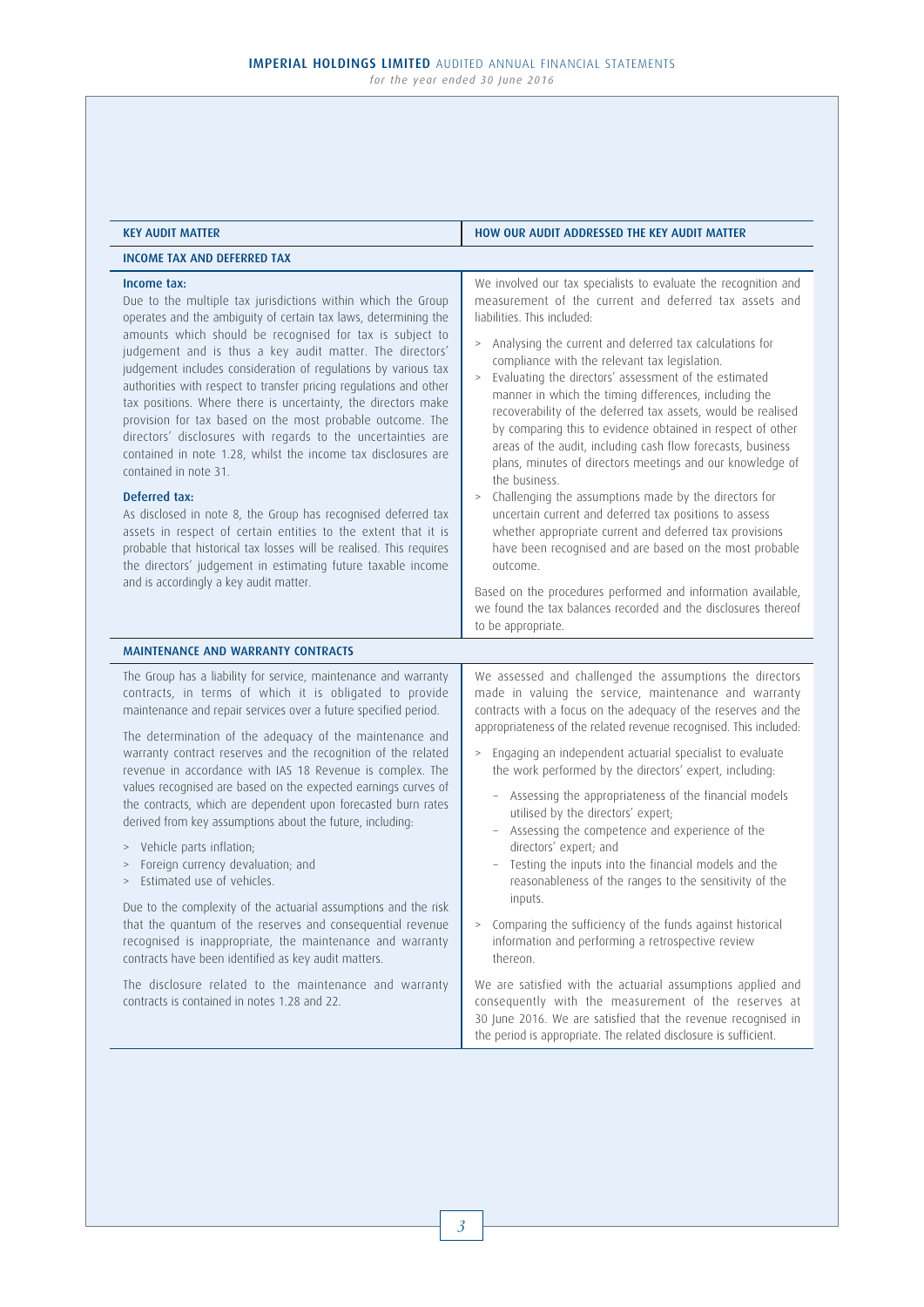## > INDEPENDENT AUDITOR'S REPORT

*To the shareholders of imperial holdings limited*

### OTHER INFORMATION

The directors are responsible for the other information. The other information comprises the Directors' Report, Audit Committee's Report and Company Secretary's Certificate, as required by the Companies Act of South Africa, which we obtained prior to the date of this auditors' report and the integrated report, which is expected to be made available to us after that date. The other information does not include the consolidated and separate financial statements and our auditor's report thereon.

Our opinion on the consolidated and separate financial statements does not cover the other information and we do not express any form of assurance or conclusion thereon.

In connection with our audit of the consolidated and separate financial statements, our responsibility is to read the other information and, in doing so, consider whether the other information is materially inconsistent with the financial statements or our knowledge obtained in the audit, or otherwise appears to be materially misstated. If, based on the work we have performed on the other information that we obtained prior to the date of this auditor's report, we conclude that there is a material misstatement of this other information, we are required to report that fact. We have nothing to report in this regard.

## RESPONSIBILITIES OF THE DIRECTORS FOR THE CONSOLIDATED AND SEPARATE FINANCIAL STATEMENTS

The directors are responsible for the preparation and fair presentation of the consolidated and separate financial statements in accordance with International Financial Reporting Standards and the requirements of the Companies Act of South Africa, and for such internal control as the directors determine is necessary to enable the preparation of consolidated and separate financial statements that are free from material misstatement, whether due to fraud or error.

In preparing the consolidated and separate financial statements, the directors are responsible for assessing the Group's and Company's ability to continue as a going concern, disclosing, as applicable, matters related to going concern and using the going concern basis of accounting unless the directors either intend to liquidate the Group and/or Company or to cease operations, or have no realistic alternative but to do so.

# AUDITOR'S RESPONSIBILITIES FOR THE AUDIT OF THE CONSOLIDATED AND SEPARATE FINANCIAL STATEMENTS

Our objectives are to obtain reasonable assurance about whether the consolidated and separate financial statements as a whole are free from material misstatement, whether due to fraud or error, and to issue an auditor's report that includes our opinion. Reasonable assurance is a high level of assurance, but is not a guarantee that an audit conducted in accordance with ISAs will always detect a material misstatement when it exists. Misstatements can arise from fraud or error and are considered material if, individually or in the aggregate, they could reasonably be expected to influence the economic decisions of users taken on the basis of these consolidated and separate financial statements.

As part of an audit in accordance with ISAs, we exercise professional judgement and maintain professional scepticism throughout the audit. We also:

- > Identify and assess the risks of material misstatement of the consolidated and separate financial statements, whether due to fraud or error, design and perform audit procedures responsive to those risks, and obtain audit evidence that is sufficient and appropriate to provide a basis for our opinion. The risk of not detecting a material misstatement resulting from fraud is higher than for one resulting from error, as fraud may involve collusion, forgery, intentional omissions, misrepresentations, or the override of internal control.
- > Obtain an understanding of internal control relevant to the audit in order to design audit procedures that are appropriate in the circumstances, but not for the purpose of expressing an opinion on the effectiveness of the Group's and Company's internal control. Evaluate the appropriateness of accounting policies used and the reasonableness of accounting estimates and related disclosures made by the directors.
- > Conclude on the appropriateness of the directors' use of the going concern basis of accounting and based on the audit evidence obtained, whether a material uncertainty exists related to events or conditions that may cast significant doubt on the Group's and